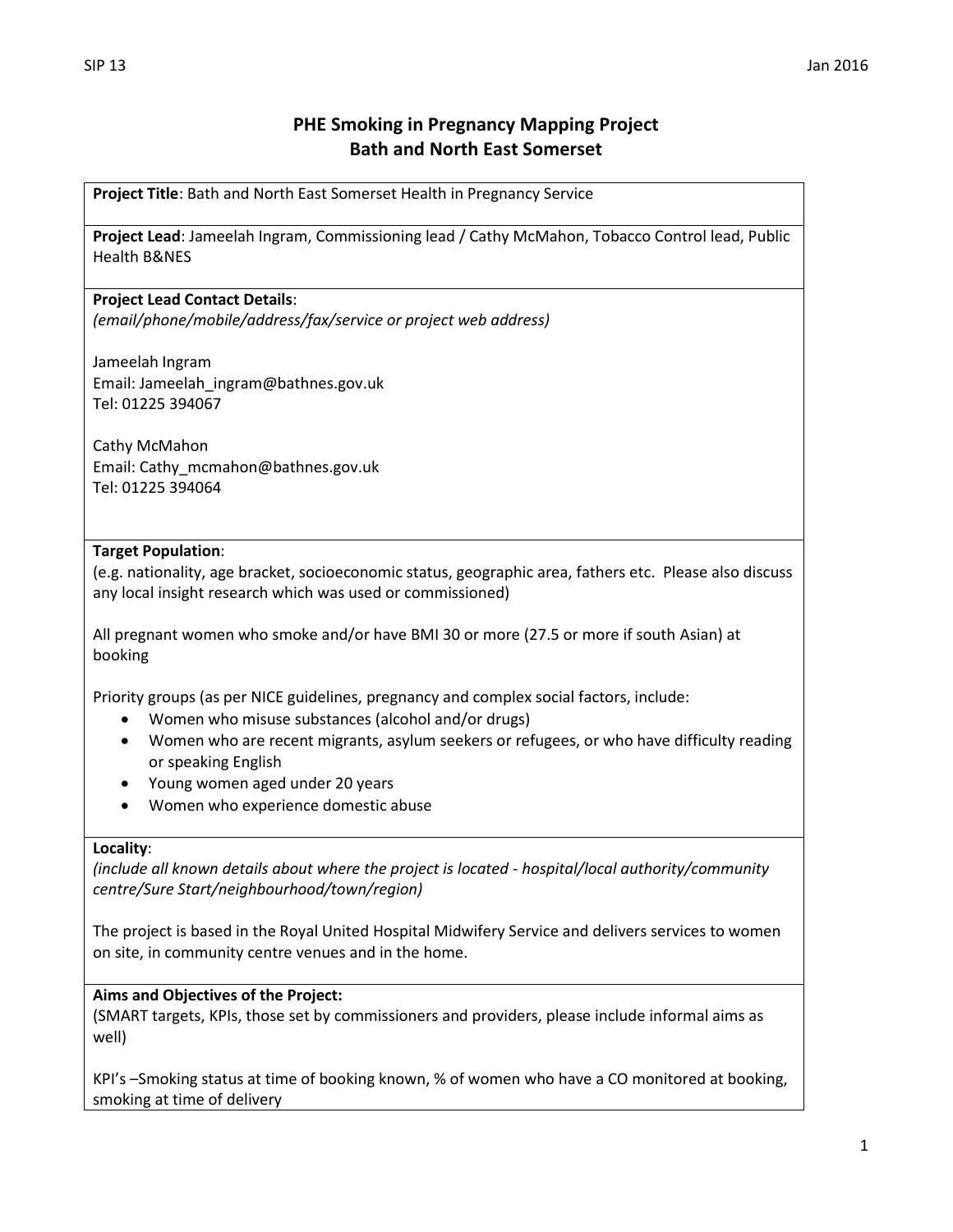### Aims of the service

- Reduce levels of smoking during pregnancy
- Reduce levels of exposure to secondhand smoke
- Maintain weight gain during pregnancy to safe level. US guidelines on recommended weight gain (target of 7-11.5kg in overweight women and 5-9 Kgs in obese women)
- Reduce sedentary behaviour
- To support families to be smokefree in accordance with NHS Bath & North East Somerset Stop Smoking Service protocols
- Support women to make an informed decision about how to feed their baby (0-12 months)
- Access to local services which help families to maintain a healthy lifestyle

### **Brief Description of the Project and how it operates:**

(please include background to how the project was initiated, obstacles faced during setup and throughout and how/if they were overcome, training arrangements for staff)

The service started out as a specialist stop smoking service run by a 0.6fte midwife (Band 7). Due to the success of the approach the Public Health team decided to expand the service to include weight management support and wider lifestyle advice. This involved recruiting 2 x wte Maternity Care Assistants (MCA) (band 3) and increasing the midwifery hours to 0.8fte. Staff training was delivered using an apprentice style model whereby the Trainer (Founder of SHINE) introduced the theoretical frameworks and models related to sessional content and then acting as a role model for the delivery of Course One. The Health Improvement Midwife acted as lead facilitator for Course Two, with three further HIPSW (support workers) acting as participant observers. The Trainer interjected as and when necessary as a peer support. Rigorous review and evaluation took place at the end of each session by both participants and facilitators and appropriate changes were made to sessions in relation to feedback.

Quality Assurance was monitored in three ways; weekly sessional reviews of training, achievement of seven training standards and acquisition of competency which culminated in submission of a reflective case study. Once all these elements are completed the facilitator is then considered competent to deliver without further supervision. Assessors can be provided by SHINE, or organisations can arrange in-house assessments after successful completion of the assessors training course. There are two trained assessors in Bath.

The MCA's and 2 other specialist midwives were also trained as Level 2 Stop Smoking Advisors. This approach has increased the sustainability of the stop smoking service as it is no longer reliant on one member of staff.

The Health in Pregnancy service supported 231pregnant women last four quarters on a 1:1 or group basis. Pregnant women who are smokers and/or have a BMI >30 or BMI >27.5 for south Asian women) are automatically opted into the service utilising a new Maternal Healthy Weight Pathway.

The service supports and is in addition to universal midwifery services. It includes recruitment, assessment, intervention, signposting and support to access other relevant services. A non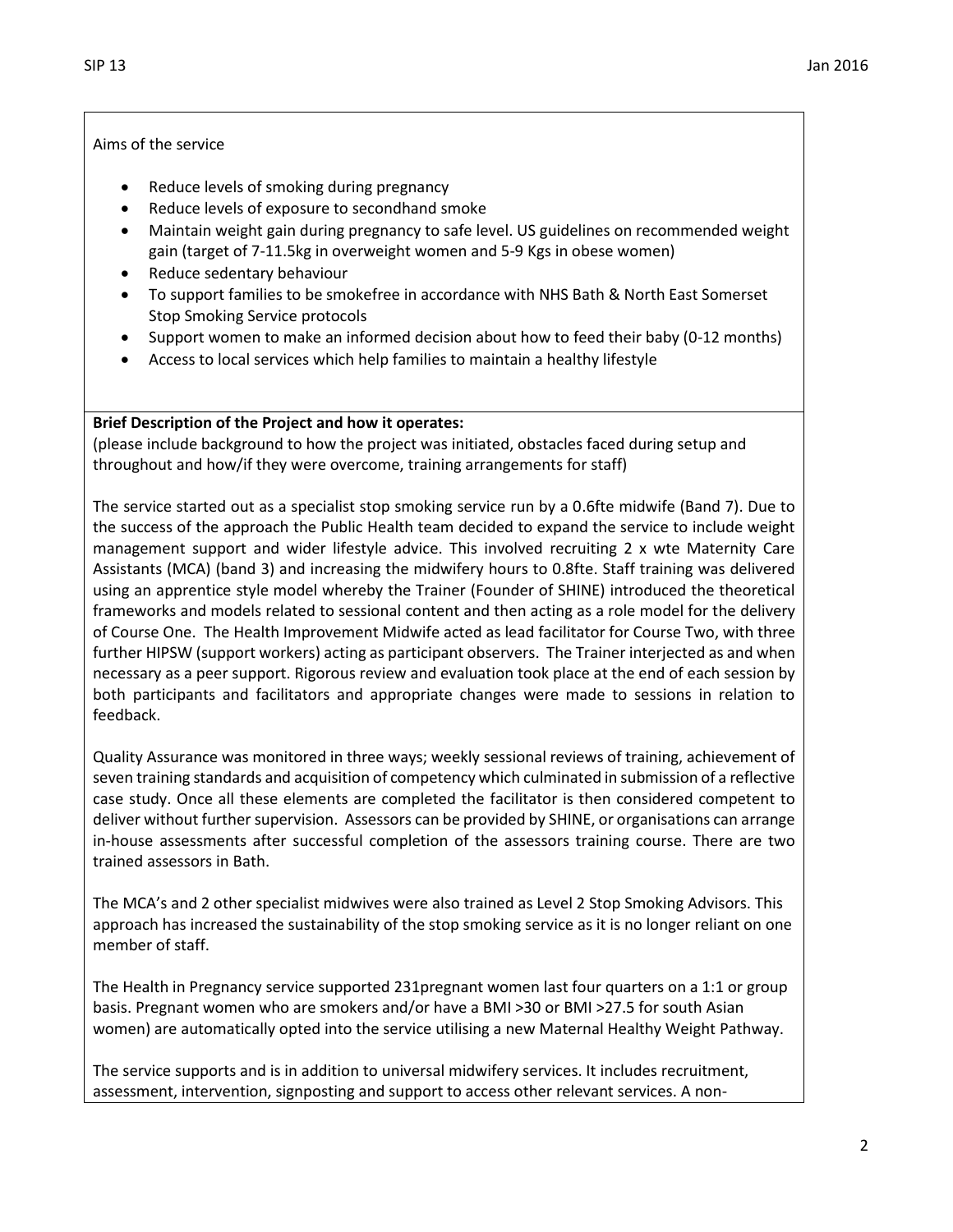judgemental, person-centred approach underpins the service.

All smokers, as assessed by carbon monoxide monitoring at booking and all women with BMI of 28 or more (27.5 if south Asian) are automatically referred to the service.

Each woman receives a holistic assessment of need. Programmes of support involve a minimum of 4 x 1-1 visits throughout the pregnancy. On average a woman can expect to receive 6 x 1-1 appointments, however it is at the clinical discretion of the service if someone requires additional sessions. Partners who are either overweight/obese and or are smokers are welcome to attend the 1- 1 sessions which are delivered in the home, at community venues or at the hospital.

The programme during pregnancy covers the following:

To motivate, support and agree goals for lifestyle changes relating to food, activity and smoking.

For the woman: Healthy eating, skills and knowledge Advice and support on how to have an active pregnancy Smoke free advice and support to stop smoking Promotion of and advice and support for the initiation of breastfeeding Importance of being active during pregnancy

For family members: Refer to Healthy Lifestyle Service Advice on safe drinking limits Smokefree advice and support (or referral if appropriate)

Post-natal review meeting and referral to other services where appropriate

#### **Outcomes:**

*(provide baseline, please also include formal and informal outcomes - e.g. a drop in the number of pregnant smokers, changing attitudes amongst clinical staff,)*

Smoking at time of delivery in B&NES (2013/14) – 10.1% Service quit rate 13/14 = 65% Engagement of smokers - Q4 14/15 the service was able to make contact with 92.5% of smokers and subsequently engaged 58%.

Mothers are seen for smoking and weight management, smoking is always first priority but weight management tips are woven into the intervention for quit tips.

### **Relationship to current evidence base:**

(in particular which evidence was drawn on during the project design?)

NICE guidance (PH10, PH26, PH48 and CCG110)